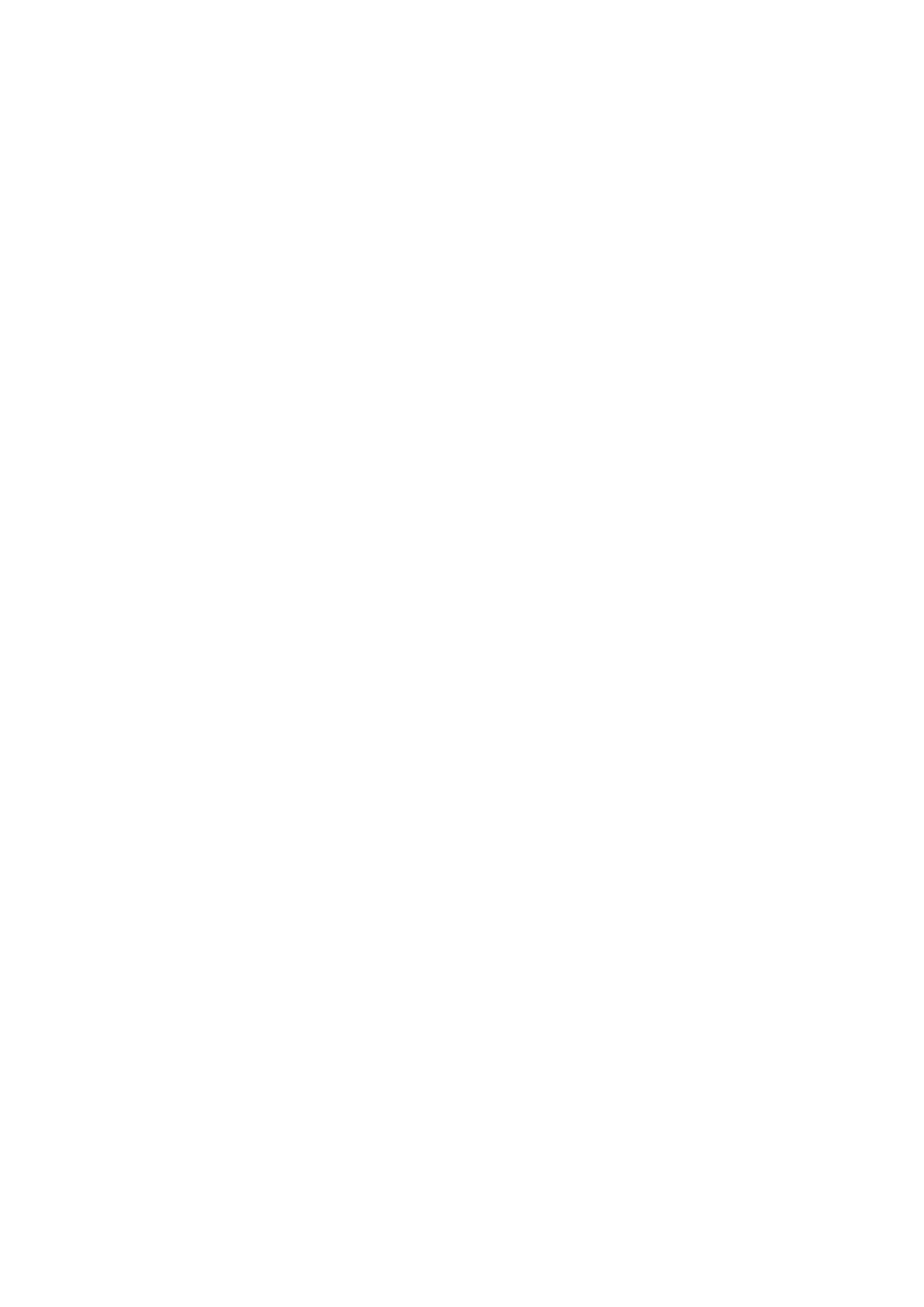

Fig. 9: NDZ of the PMU-KNN

At the end of this section, the results can be summarized in Table 2. This table presents the best accuracy at KNN for inverter-based DG and DT and KNN for rotating machine DG. Table 3 compares the results of the proposed algorithms with the best algorithms from the literature. From the table, the proposed algorithm has the lowest detection time for both DG types.

Table 2. The best accuracy of each method

| Test system             | Classifier | Accuracy | Cycles |
|-------------------------|------------|----------|--------|
| <b>Inverter Based</b>   | <b>SVM</b> | 100%     |        |
|                         | DT         | 100%     |        |
|                         | <b>KNN</b> | 100%     | 6      |
|                         | <b>ANN</b> | 100 %    |        |
| <b>Rotating Machine</b> | <b>SVM</b> | 95%      | 9      |
|                         | <b>DT</b>  | 100%     | 9      |
|                         | <b>KNN</b> | 100%     | 9      |
|                         | <b>ANN</b> | 97%      | q      |

| <b>Test</b> | Ref.              | DT    | Accuracy | <b>NDZ</b> |
|-------------|-------------------|-------|----------|------------|
| System      |                   | (sec) |          |            |
| Rotating    | $\lceil 2 \rceil$ | 2     | 99.88%   |            |
| machine     | $[13]$            | 0.29  | 100 %    | Zero       |
|             | [14]              |       | 97.77%   | Zero       |
|             | <b>Proposed</b>   | 0.18  | 100%     | Zero       |
| Inverter    | [2]               | 1     | 94.71 %  |            |
| based       | [13]              | 0.37  | 100 %    | Zero       |
|             | [14]              |       | 97.22 %  | Zero       |
|             | $[15]$            | 0.5   | 97.1 %   | $<$ 3%     |
|             | $[16]$            | 0.188 | 100 %    | $<$ 3%     |
|             | <b>Proposed</b>   | 0.12  | 100%     | Zero       |

Table 3. result Validation

## **5 Conclusion**

In this paper, the PMU-Based Islanding detection method is proposed. Four artificial intelligence classification algorithms are used here: KNN, ANN, DT, and SVM. The proposed method is tested for both DG types; inverter-based DG and rotating machine-based DG. The four classification methods are evaluated using ROC curves and detection accuracy. The results show that the proposed algorithm can detect the islanding with 100% accuracy and zero NDZ within 6 and 9 cycles for inverter-based DG and rotating machine-based DG, respectively. The performance of the proposed algorithm concerning the real and reactive power mismatches is presented for the KNN algorithm at different sampling. Finally, the algorithm results are compared with different algorithms from the literature, and the effectiveness of the proposed algorithm is proven.

### *References*

- [1] Almomani, Mohammad, Ali S. Al-Dmour, and Seba Algharaibeh. "Application of Artificial Intelligence Techniques for Modeling and Simulation of Photovoltaic Arrays.", Jordan Journal of Electrical Engineering, 6(4), 2020, PP 296-314.
- [2] Merlin, Victor Luiz, et al. "A new artificial neural network-based method for islanding detection of distributed generators." International Journal of Electrical Power & Energy Systems 75 (2016): 139-151.
- [3] Ahmadipour, Masoud, et al. "Islanding detection method using ridgelet probabilistic neural network in distributed generation." Neurocomputing 329 (2019): 188- 209.
- [4] Matic-Cuka, Biljana, and Mladen Kezunovic. "Islanding detection for inverter-based distributed generation using support vector machine method." IEEE Transactions on Smart Grid 5.6 (2014): 2676-2686.
- [5] Odienat, Abdullah, et al. "Low Frequency Oscillation Analysis for Dynamic Performance of Power Systems." 2021 12th International Renewable Engineering Conference (IREC). IEEE, 2021.
- [6] M. M. Almomani, A. Odienat, S. F. Al-Gharaibeh and K. Alawasa, "The Impact of Wind Generation on Low Frequency Oscillation in Power Systems," 2021 IEEE PES/IAS PowerAfrica, 2021, pp. 1-5, doi: 10.1109/PowerAfrica52236.2021.9543283.
- [7] Almomani, Mohammad M., and Seba F. Algharaibeh. "Modelling and Testing of a Numerical Pilot Distance Relay for Compensated Transmission Lines." International Journal of Scientific Research and Engineering Development 3.6 (2020): 776-786.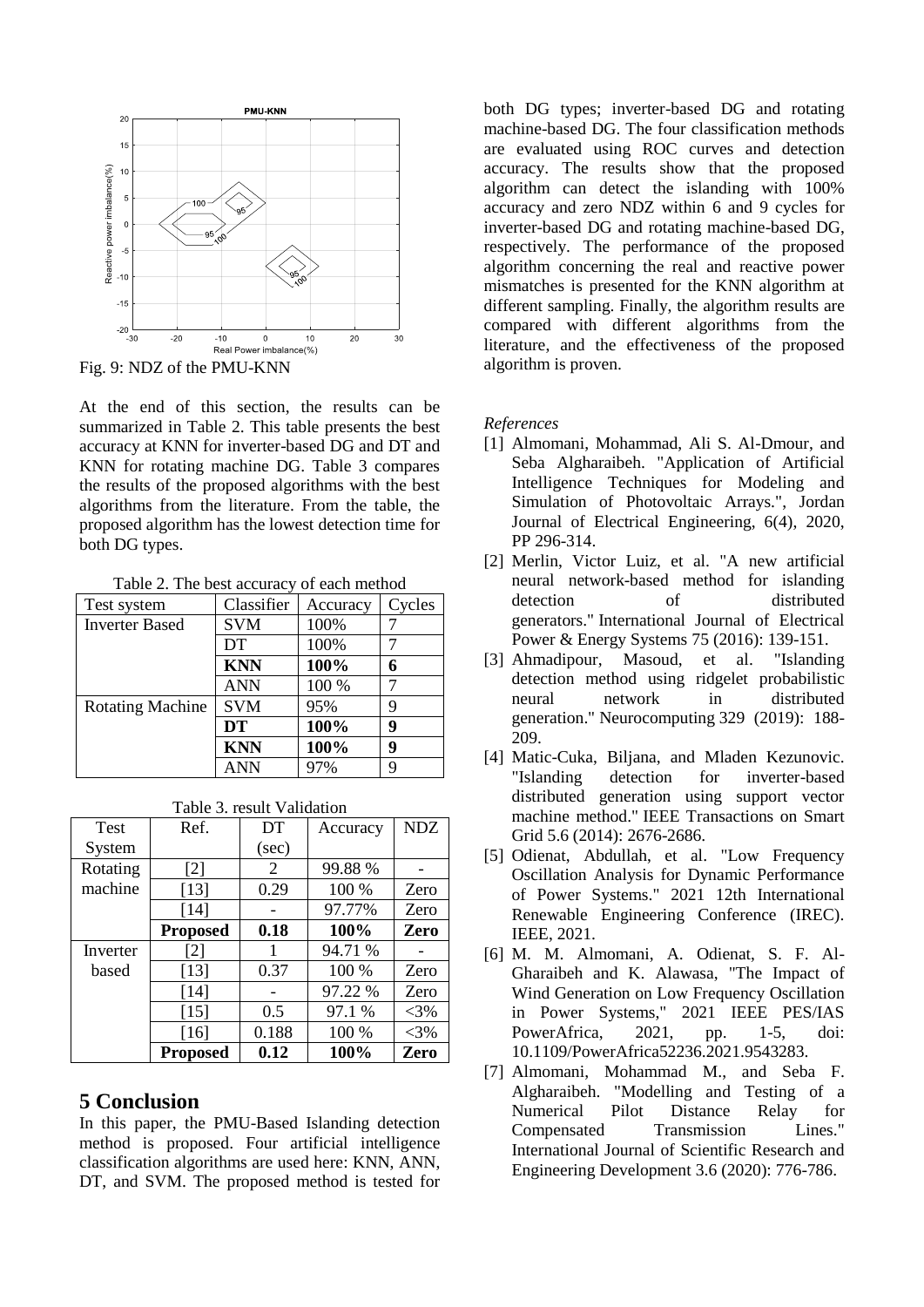- [8] Al-Momani, Mohammad M., Asmaa SM Hatmi, and Seba F. Al-Gharaibeh. "European Journal of Electrical Engineering." European Journal of Electrical Engineering 23.3 (2021): 197-205.
- [9] Al-Odienat, A. I., et al. "Connectivity Matrix Algorithm: A New Optimal Phasor Measurement Unit Placement Algorithm." IOP Conference Series: Earth and Environmental Science. Vol. 551. No. 1. IOP Publishing, 2020.
- [10] Vishwanathan, S. V. M., and M. Narasimha Murty. "SSVM: a simple SVM algorithm." Proceedings of the 2002 International Joint Conference on Neural Networks. IJCNN'02 (Cat. No. 02CH37290). Vol. 3. IEEE, 2002.
- [11] Zhang, Min-Ling, and Zhi-Hua Zhou. "ML-KNN: A lazy learning approach to multi-label learning." Pattern recognition 40.7 (2007): 2038-2048.
- [12] Rish, Irina. "An empirical study of the naive Bayes classifier." IJCAI 2001 workshop on empirical methods in artificial intelligence. Vol. 3. No. 22. 2001.
- [13] Faqhruldin, Omar N., Ehab F. El-Saadany, and Hatem H. Zeineldin. "A universal islanding detection technique for distributed generation using pattern recognition." IEEE Transactions on Smart Grid 5.4 (2014): 1985-1992.
- [14] Fayyad, Yara, and Ahmed Osman. "Neurowavelet based islanding detection technique." 2010 IEEE Electrical Power & Energy Conference. IEEE, 2010.
- [15] Kumar, S. Ananda, et al. "A novel islanding detection technique for a resilient photovoltaicbased distributed power generation system using a tunable-q wavelet transform and an artificial neural network." Energies 13.16 (2020): 4238.
- [16] Ahmadipour, Masoud, et al. "Islanding detection method using ridgelet probabilistic neural network in distributed generation." Neurocomputing 329 (2019): 188-209.

### **Creative Commons Attribution License 4.0 (Attribution 4.0 International, CC BY 4.0)**

This article is published under the terms of the Creative Commons Attribution License 4.0 [https://creativecommons.org/licenses/by/4.0/deed.en](https://creativecommons.org/licenses/by/4.0/deed.en_US) [\\_US](https://creativecommons.org/licenses/by/4.0/deed.en_US)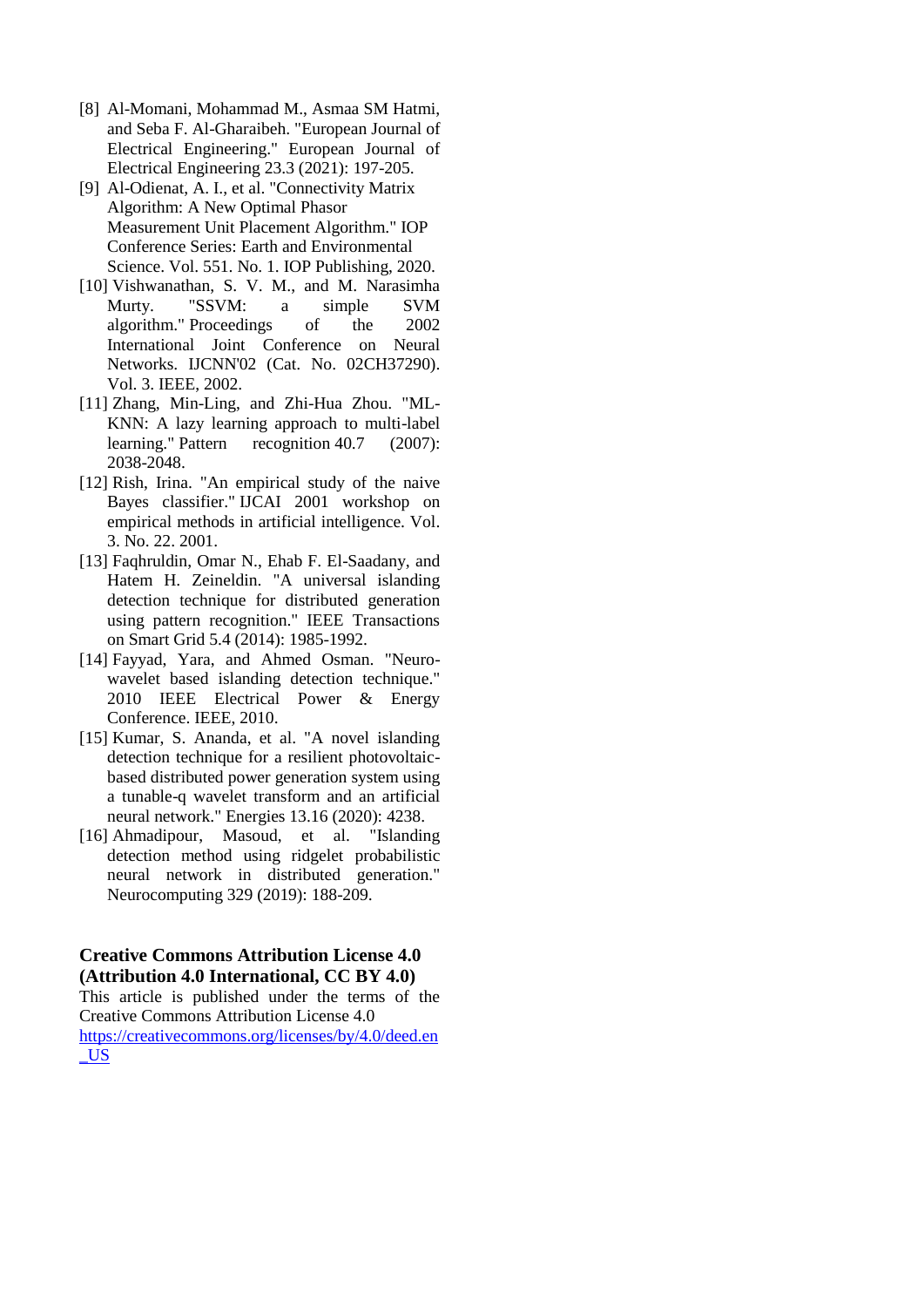## APPENDIX A

Table A-1. DFIG-DG parameters

| Generator          | Value            | Converter         | Value    |
|--------------------|------------------|-------------------|----------|
| parameter /turbine |                  | Parameter/        |          |
|                    |                  | turbine           |          |
| Nom. Power         | 1.5/0.9          | Grid side current | $0.8$ Pu |
| (MVA)              |                  |                   |          |
| L-L Voltage        | 575 V            | Grid side         | $0.3$ Pu |
|                    |                  | inductance        |          |
| Frequency          | 50 Hz            | Grid side         | 0.003    |
|                    |                  | resistance        | Pu       |
| Stator resistance  | $0.023$ Pu       | DC voltage        | 1150     |
|                    |                  |                   | V        |
| Stator inductance  | $0.18$ Pu        | DC bus            | $1e-2F$  |
|                    |                  | capacitance       |          |
| Rotor resistance   | $0.016$ Pu       | Line filter       | 120e3    |
|                    |                  | capacitance       |          |
| Rotor inductance   | $0.16$ Pu        | Controller        | Value    |
|                    |                  | parameters        |          |
| Magnetizing        | 2.9 Pu           | DC bus voltage    | 8        |
| inductance         |                  | (Kp)              |          |
| Inertia constant   | 0.685            | DC bus voltage    | 400      |
|                    |                  | (Ki)              |          |
| Pairs of poles     | 3                | Grid side         | 0.83     |
|                    |                  | converter (Kp)    |          |
| Friction factor    | 0.01             | Grid side         | 5        |
|                    |                  | converter (Ki)    |          |
| Turbine            | Value            | Speed regulator   | 3        |
| parameter          |                  | (Kp)              |          |
| Output power       | $\overline{1.5}$ | Speed regulator   | 0.6      |
| (MW)               |                  | (Ki)              |          |
| Wind speed (m/s)   | 11               | Rotor side        | 0.6      |
|                    |                  | converter (Kp)    |          |
|                    |                  | Rotor side        | 8        |
|                    |                  | converter (Ki)    |          |
| Drive train        | Value            | Pitch controller  | 3        |
| parameters         |                  | (Kp)              |          |
| Wind turbine       | 4.32 s           | Pitch controller  | 30       |
| inertia            |                  | (Ki)              |          |
| Shaft spring       | 1.11             | Max pitch angle   | 27       |
| constant           | torque/rad       |                   |          |
| Shaft mutual       | $1.51$ Pu        | Rate of change of | 10       |
| damping            |                  | pitch angle       |          |

Table A-2. DFIG-Based System parameters

| TR <sub>1</sub> | Value      | TL1 Parameters/Km    | Value     |
|-----------------|------------|----------------------|-----------|
| parameters      |            |                      |           |
| Vector group    | YgD1       | Frequency            | 50 Hz     |
| Nominal power   | 12 MVA     | Pos. seq. resist.    | 0.1153    |
|                 |            | (Ohm)                |           |
| Frequency       | 50 Hz      | Zero seq. resist.    | $1.05e-3$ |
| V1/V2           | 25e3/575   | Pos. seq. Inductance | 0.413     |
| Win. 1          | $0.001$ Pu | Zero seq. Inductance | $3.32e-3$ |
| Resistance      |            | (H)                  |           |
| Win. 1          | $0.025$ Pu | Pos. seq.            | 11.33e-   |
| Inductance      |            | capacitance(F)       | 9         |
| Win. 2          | $0.001$ Pu | Zero seq.            | $5-e9$    |
| Resistance      |            | capacitance(F)       |           |
| Win. 2          | $0.025$ Pu | Line length (Km)     | 10        |
| Inductance      |            |                      |           |
| Mag.            | 500        | TL2 Parameters/Km    | Value     |
| Resistance      |            |                      |           |
| Mag.            | Inf.       | Frequency            | 50 Hz     |
| Inductance      |            |                      |           |
| TR <sub>2</sub> | Value      | Pos. seq. resist.    | 0.1153    |
| parameters      |            | (Ohm)                |           |

| Vector group  | YgD1       | Zero seq. resist.      | $1.05e-3$ |
|---------------|------------|------------------------|-----------|
|               |            | (Ohm)                  |           |
| Nominal power | 12 MVA     | Pos. seq. Inductance   | 0.413     |
| Frequency     | 50 Hz      | Zero seq. Inductance   | $3.32e-3$ |
| $V1/V2$ (KV)  | 120/25     | Pos. seq.              | 11.33e-   |
|               |            | capacitance(F)         | 9         |
| $W$ in. 1     | $0.001$ Pu | Zero seq.              | $5-e9$    |
| Resistance    |            | capacitance(F)         |           |
| $W$ in. 1     | $0.025$ Pu | Line length $(Km)$     | 20        |
| Inductance    |            |                        |           |
| Win. 2        | $0.001$ Pu | <b>Grid Parameters</b> | Value     |
| Resistance    |            |                        |           |
| Win. 2        | $0.025$ Pu | Pos. seq. resist.      | 0.576     |
| Inductance    |            | (Ohm)                  |           |
| Mag.          | 500        | Zero seq. Resist.      | 1.728     |
| Resistance    |            |                        |           |
| Mag.          | Inf.       | Pos. seq. Inductance   | 0.0183    |
| Inductance    |            |                        |           |
|               |            | Zero seq. Inductance   | 0.055     |

# Table A-3. PV parameters

| PV parameters      | Value    | Converter           | Value      |
|--------------------|----------|---------------------|------------|
|                    |          | Parameters          |            |
| Parallel strings   | 88       | Number of bridge    | 3          |
|                    |          | arms                |            |
| Series module      |          | Snubber resistance  | 1e6 ohm    |
| Max. Power         | 414.801  | Power electronic    | IGBT/      |
| (W)                |          | device              | Diodes     |
| Cells per          | 128      | Internal resistance | $1e-3$ ohm |
| module             |          | (Ron)               |            |
| $V_{0c}(V)$        | 85.3     | IGBT forward volt.  | 0          |
| $I_{Sc}$ (A)       | 60.9     | Diode forward volt. | $\Omega$   |
| $V_m(V)$           | 72.9     | Filter parameters   | Value      |
| $I_m(A)$           | 5.69     | $R$ (m ohm)         | 0.3745     |
| $\alpha$ (%/deg.C) | $-0.299$ | L(mH)               | 0.0994     |
| $(\%$ /deg.C)      | 0.03076  | C(uF)               | 0.1061     |

# Table A-4. PV-Based Test System parameters

| TR <sub>1</sub> | Value         | TL Parameters/Km       | Value     |
|-----------------|---------------|------------------------|-----------|
| parameters      |               |                        |           |
| Vector group    | YgD1          | Frequency              | $60$ Hz   |
| Nominal power   | <b>25 MVA</b> | Pos. seq. resist.      | 0.1153    |
|                 |               | (Ohm)                  |           |
| Frequency       | $60$ Hz       | Zero seq. resist.      | $1.05e-3$ |
|                 |               | (Ohm)                  |           |
| V1/V2           | 25e3/250      | Pos. seq. Inductance   | 0.413     |
| Win. 1          | 0.0012        | Zero seq. Inductance   | $3.32e-3$ |
| Resistance      | $P_{11}$      | (H)                    |           |
| Win. 1          | $0.03$ Pu     | Pos. seq.              | 11.33e-   |
| Inductance      |               | capacitance(F)         | 9         |
| Win. 2          | 0.0012        | Zero seq.              | $5-e9$    |
| Resistance      | Pu            | capacitance(F)         |           |
| Win. 2          | $0.03$ Pu     | Line length (Km)       | 14        |
| Inductance      |               |                        |           |
| Mag.            | 200           | <b>Grid Parameters</b> | Value     |
| Resistance      |               |                        |           |
| Mag.            | 200           | Pos. seq. resist.      | 0.576     |
| Inductance      |               | (Ohm)                  |           |
| TR <sub>2</sub> | Value         | Zero seq. resist.      | 1.728     |
| parameters      |               | (Ohm)                  |           |
| Vector group    | YgD1          | Pos. seq. Inductance   | 0.0183    |
| Nominal power   | <b>47 MVA</b> | Zero seq. Inductance   | 0.055     |
| Frequency       | 60 Hz         | Laod (2) parameters    | Value     |
| $V1/V2$ (KV)    | 120/25        | V(KV)                  | 25        |
| Win. 1          | 0.0027        | F(HZ)                  | 60        |
| Resistance      | Pu            |                        |           |